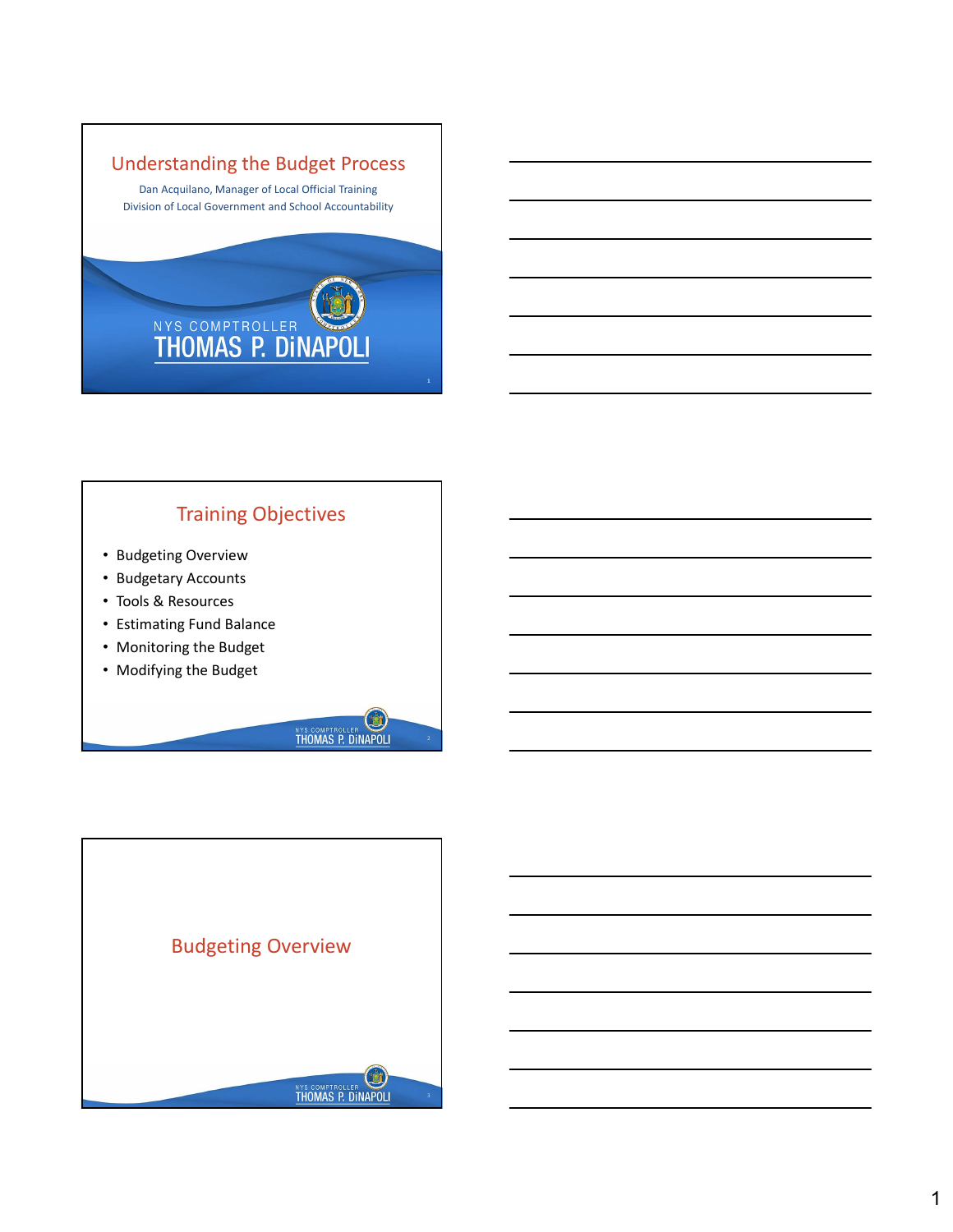

### Benefits of the Budget Process

- Compels local officials to examine spending plan
- Provides taxpayers with information on proposed programs
- Indicates funding sources and determines tax levy
- Gives an overview of the year's programs



| Entity                 | Who May Serve As Budget Officer                                                                                                                                                                                                                                                                                                                                                                                                                                     |
|------------------------|---------------------------------------------------------------------------------------------------------------------------------------------------------------------------------------------------------------------------------------------------------------------------------------------------------------------------------------------------------------------------------------------------------------------------------------------------------------------|
| Town                   | The supervisor, or eligible person appointed by the supervisor to serve at his/<br>her pleasure; cannot be a member of the town board.                                                                                                                                                                                                                                                                                                                              |
| Village                | The mayor or, in a village which has adopted the village manager plan, the<br>village manager. Either may designate another village officer or employee to be<br>budget officer, to serve at his/her pleasure.                                                                                                                                                                                                                                                      |
| County                 | Generally, the chief fiscal officer or any eligible person appointed by the<br>governing board, to serve at the pleasure of the governing board; cannot be a<br>member of the governing board other than the chair of the board or the chair of<br>a committee of the board designated or created to review the tentative budget.                                                                                                                                   |
| City                   | No State statutory designation; generally, provided for in a city's charter.<br>Depending on pertinent charter provisions, the duties of the budget officer<br>may be performed by those serving in positions or offices such as the manager,<br>mayor, commissioner of finance, comptroller, or the finance committee of the<br>city council, the board of estimate and apportionment or the city council itself<br>may perform the functions of a budget officer. |
| <b>School District</b> | No State statutory designation; typically, the board of education designates the<br>chief school officer (superintendent) as budget officer.                                                                                                                                                                                                                                                                                                                        |
| <b>Fire District</b>   | No State statutory designation; the board of fire commissioners is charged with<br>the duty of preparing the proposed budget.                                                                                                                                                                                                                                                                                                                                       |



 $5<sub>1</sub>$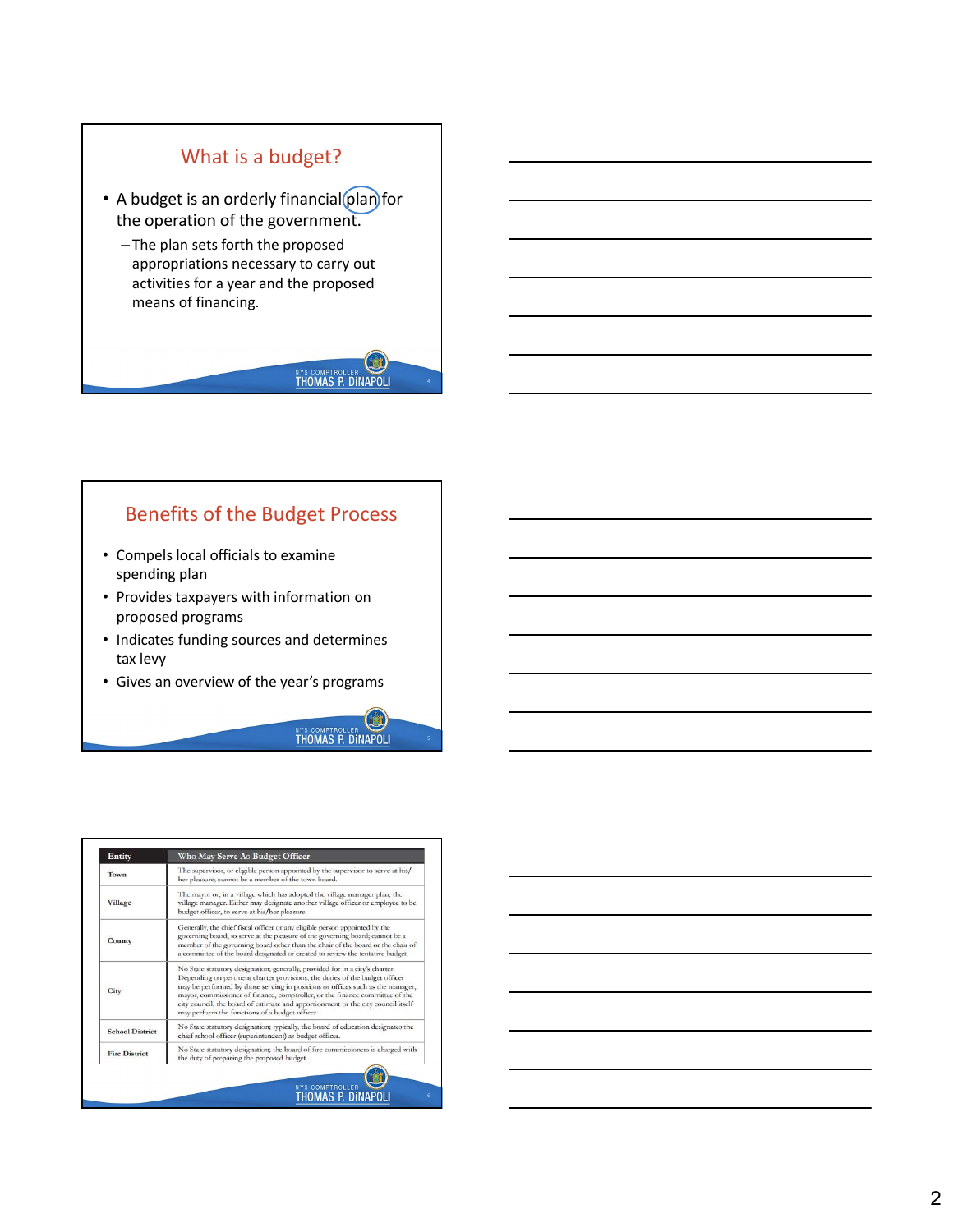



### What is a Structurally Balanced Budget?

- Finance recurring operations with recurring revenues
- Avoid reliance on one shot funding sources
	- Grants, Sale of properties, FEMA funds, Sales Tax
	- Surplus fund balance
- Sufficient contingencies
- Reserves in place



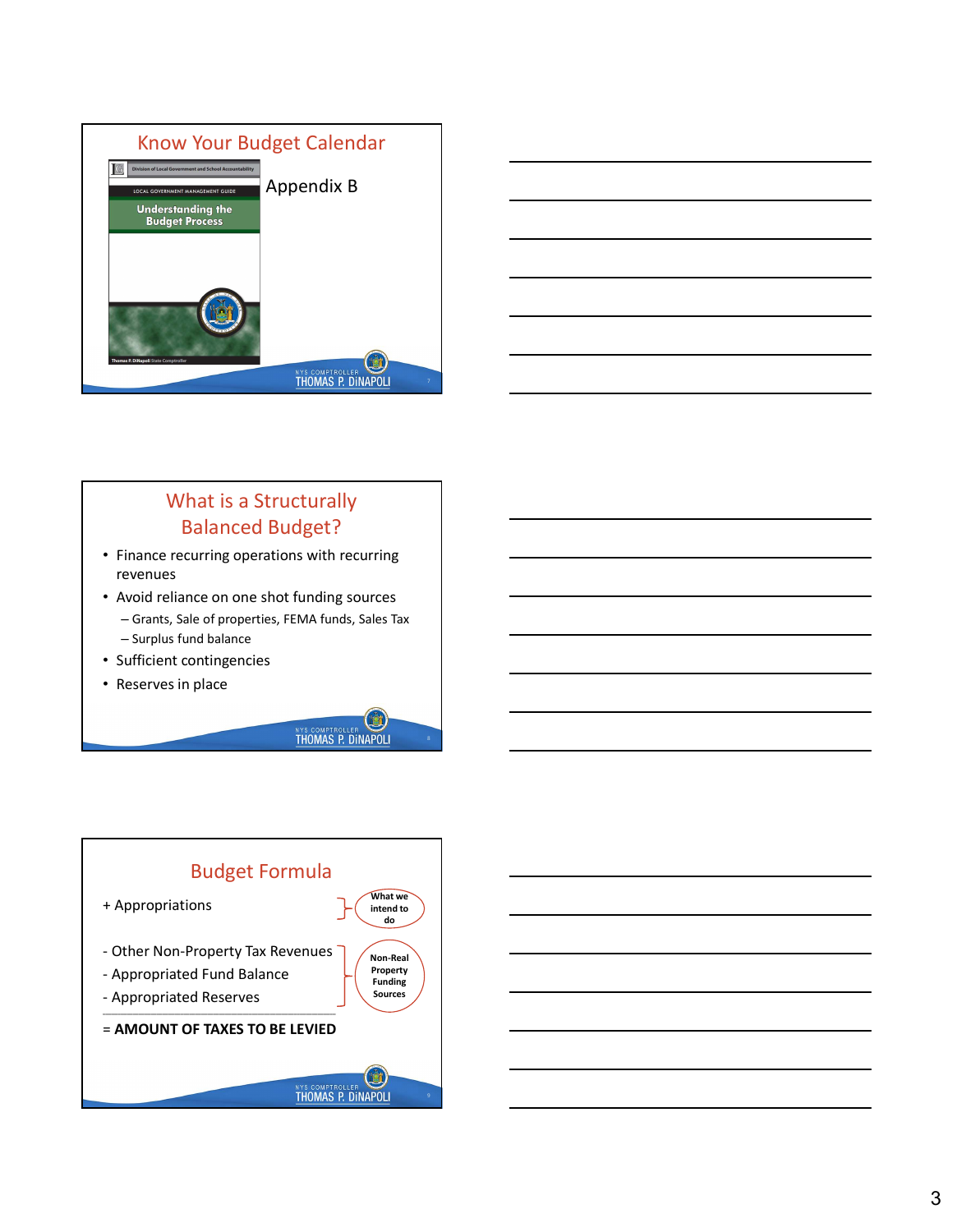



12

# Budget Account Codes

|     | NYS COMPTROLLER<br>THOMAS P. DINAPOLI<br>10 |
|-----|---------------------------------------------|
|     |                                             |
|     |                                             |
|     |                                             |
|     | <b>Budget Account Codes</b>                 |
| 510 | <b>Estimated Revenues</b>                   |
| 511 | <b>Appropriated Reserves</b>                |
| 530 | Obligations Authorized - Budget Notes       |
| 599 | Appropriated Fund Balance                   |
| 960 | Appropriations                              |
| 962 | Other Budgetary Purposes                    |
| 990 | <b>Unappropriated Revenues</b>              |
|     | <b>NYS COMPTROLLER</b><br>$11\,$            |
|     |                                             |

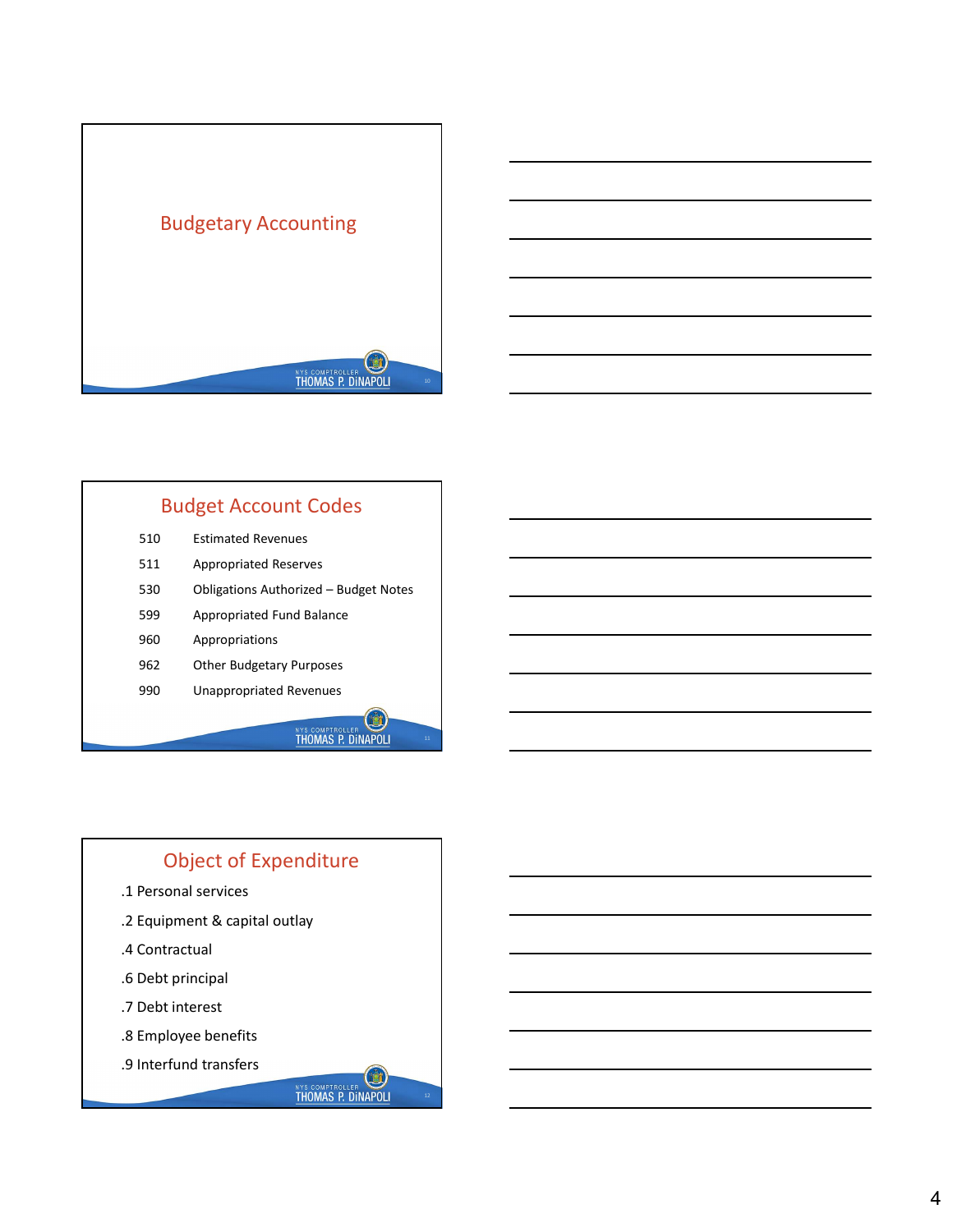





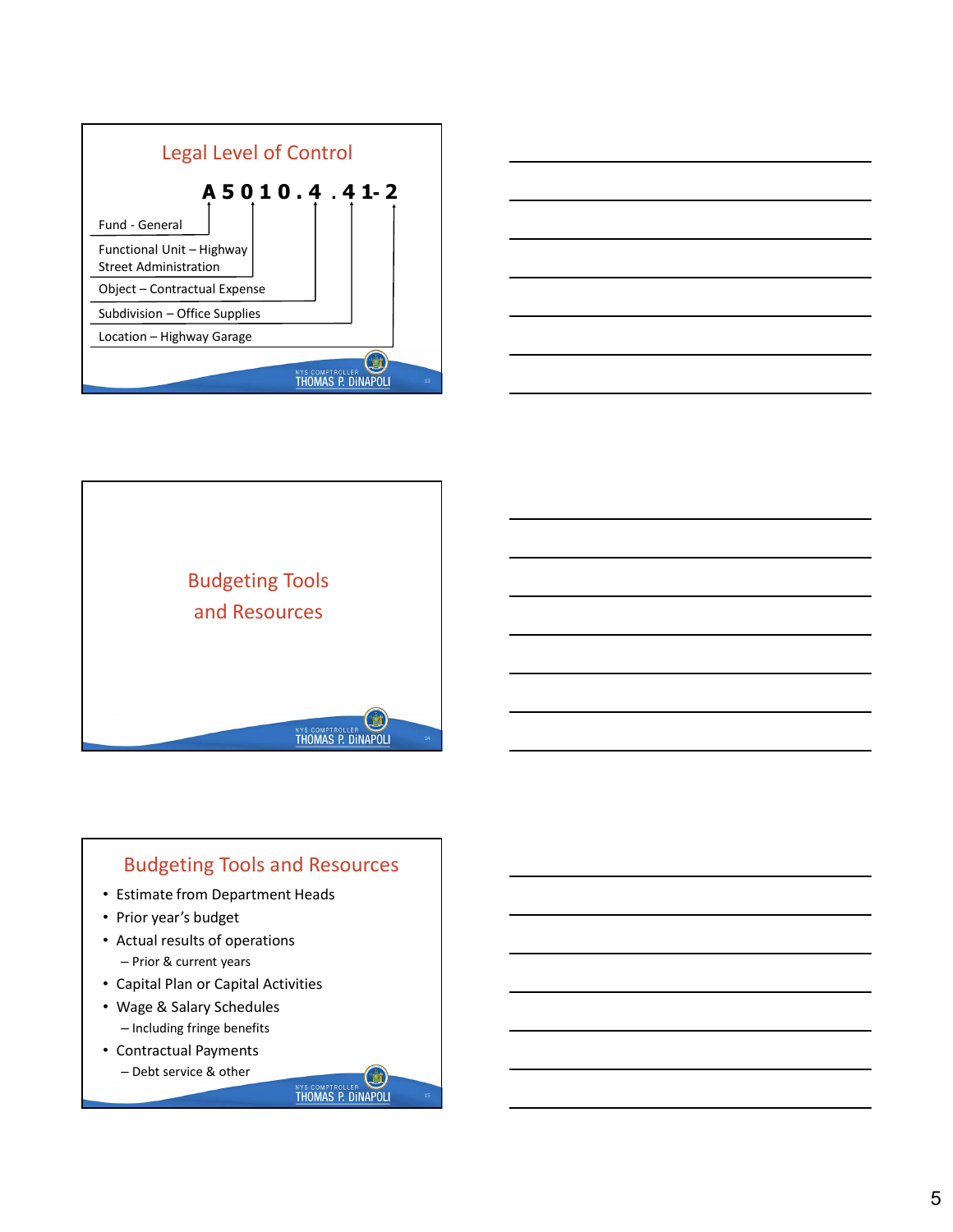

### Other Considerations

- Reserve Needs
- Appropriations for contingencies
- 
- Other
	- Local economic changes
	- Changes in utility rates or fuel costs



**THOMAS P. DINAPOLI** 

поставите по поставите на селото на селото на селото на селото на селото на селото на селото на селото на село<br>Поставите на селото на селото на селото на селото на селото на селото на селото на селото на селото на селото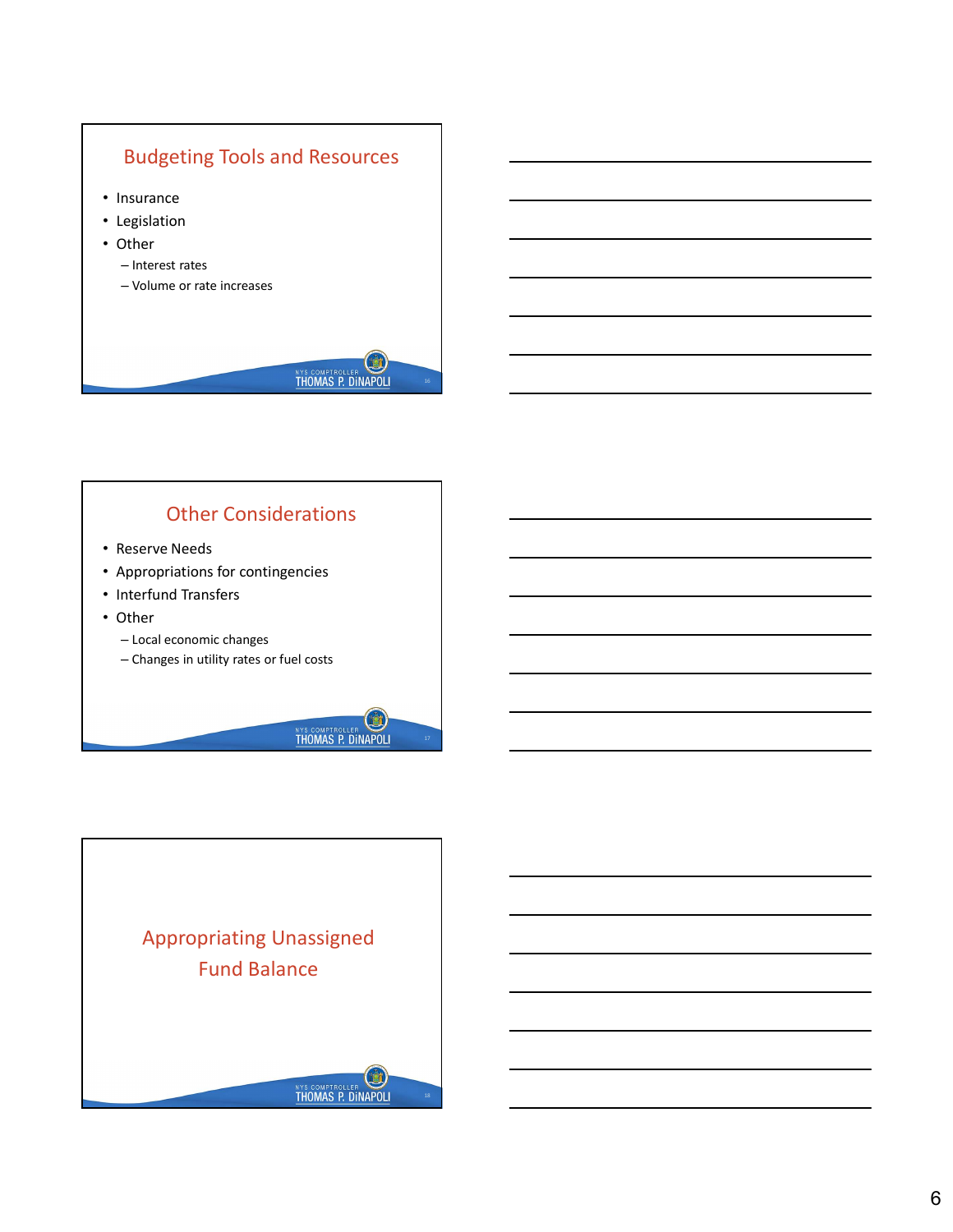

- Does unassigned fund balance exist?
	- How much should you use?
	- What is a reasonable amount of fund balance to retain?

Unassigned Fund Balance<br>
• Does unassigned fund balance exist?<br>
— How much should you use?<br>
— What is a reasonable amount of fund balance<br>
to retain?<br>
Remember- Unassigned fund balance that is<br>
appropriated must be convert appropriated must be convertible to cash during the year.



| Unassigned Fund Balance                              |                     |  |  |
|------------------------------------------------------|---------------------|--|--|
|                                                      |                     |  |  |
| • Does unassigned fund balance exist?                |                     |  |  |
|                                                      |                     |  |  |
| - How much should you use?                           |                     |  |  |
| - What is a reasonable amount of fund balance        |                     |  |  |
| to retain?                                           |                     |  |  |
|                                                      |                     |  |  |
| Remember- Unassigned fund balance that is            |                     |  |  |
| appropriated must be convertible to cash during      |                     |  |  |
| the year.                                            |                     |  |  |
|                                                      |                     |  |  |
|                                                      |                     |  |  |
| NYS COMPTROLLER<br>THOMAS P. DINAPOLI                | 19                  |  |  |
|                                                      |                     |  |  |
|                                                      |                     |  |  |
|                                                      |                     |  |  |
|                                                      |                     |  |  |
|                                                      |                     |  |  |
|                                                      |                     |  |  |
| <b>Estimating FB for Tentative Budget</b>            |                     |  |  |
|                                                      | Unreserved          |  |  |
| <b>General Fund</b>                                  | <b>Fund Balance</b> |  |  |
| Beginning Balance of current year -1/1/20XX          | \$2,000,000         |  |  |
| Plus: Revenues to date - for period- 9/30/20XX       | 6,500,000           |  |  |
| Less: Expenditures to date - for period- 9/30/20XX   | 6,000,000           |  |  |
| Balance to date 9/30/XX                              | \$2,500,000         |  |  |
| Plus: Projected Revenues to year end - 12/31/20XX    | 2,500,000           |  |  |
| Less: Projected Expenditures to year end -12/31/20XX | 4,000,000           |  |  |
| Estimated balance end of year - 12/31/20XX           | \$1,000,000         |  |  |
| Breakdown                                            |                     |  |  |
| Appropriated for next year's budget                  | 300,000             |  |  |
| Unappropriated                                       | 650,000             |  |  |
| Encumbered                                           | 50,000              |  |  |
| <b>NYS COMPTROLLER</b>                               |                     |  |  |
|                                                      |                     |  |  |
| <b>THOMAS P. DINAPOLI</b>                            | 20                  |  |  |



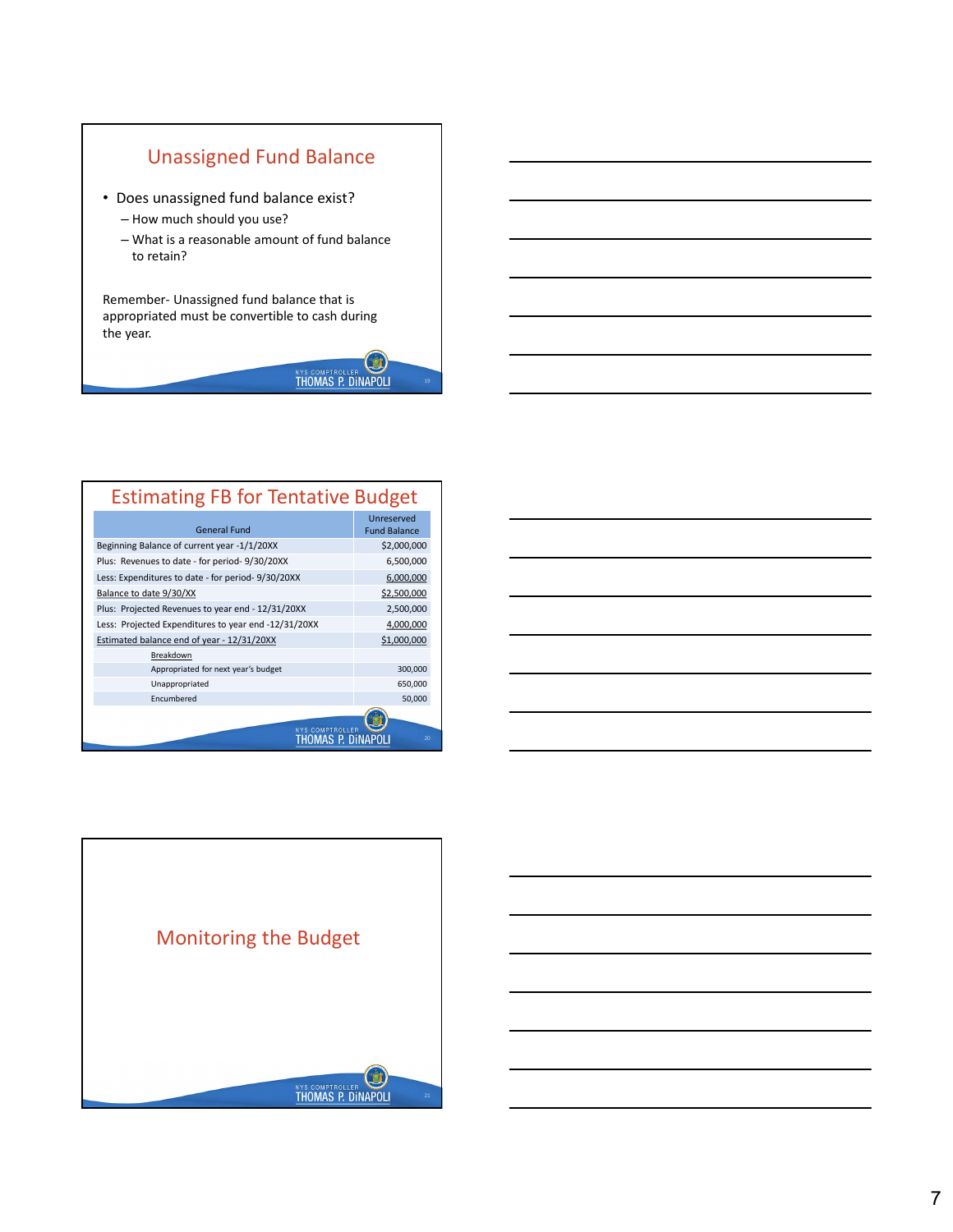# Monitoring the Budget

- Board needs to ensure that controls are in place by using:
	- A purchase order system or alternative method
	- An encumbrance system
	- Budgetary reports
	- Budget modifications when necessary



LOI

**THOMAS P. DINAPOLI** 

22 and 22 and 22 and 22 and 22 and 22 and 22 and 22 and 23 and 24 and 25 and 26 and 26 and 26 and 26 and 26 and 26 and 26 and 26 and 26 and 26 and 26 and 26 and 26 and 26 and 26 and 26 and 26 and 26 and 26 and 26 and 26 an

23

### Purchase Order System

• Benefits:

- Ensures budgetary authority before commitment
- Internal controls

## Budgetary Control without a P.O. System

#### • Suggestions

- Monthly Balance Reports
- Confirm with C.F.O. before purchasing

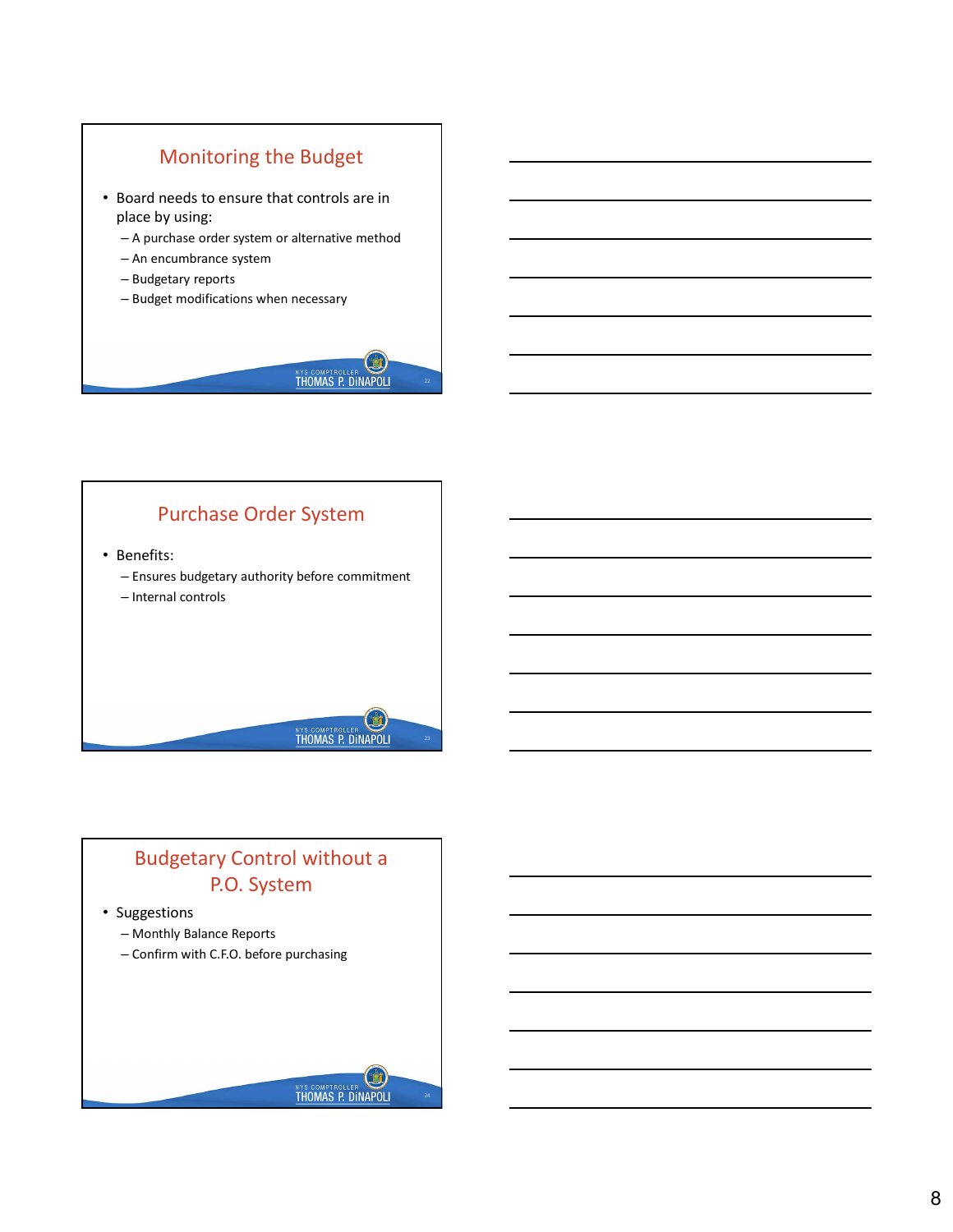

### Encumbrance System

#### Why encumber?

- To prevent exceeding available appropriations
- To carry committed appropriations over to the next year





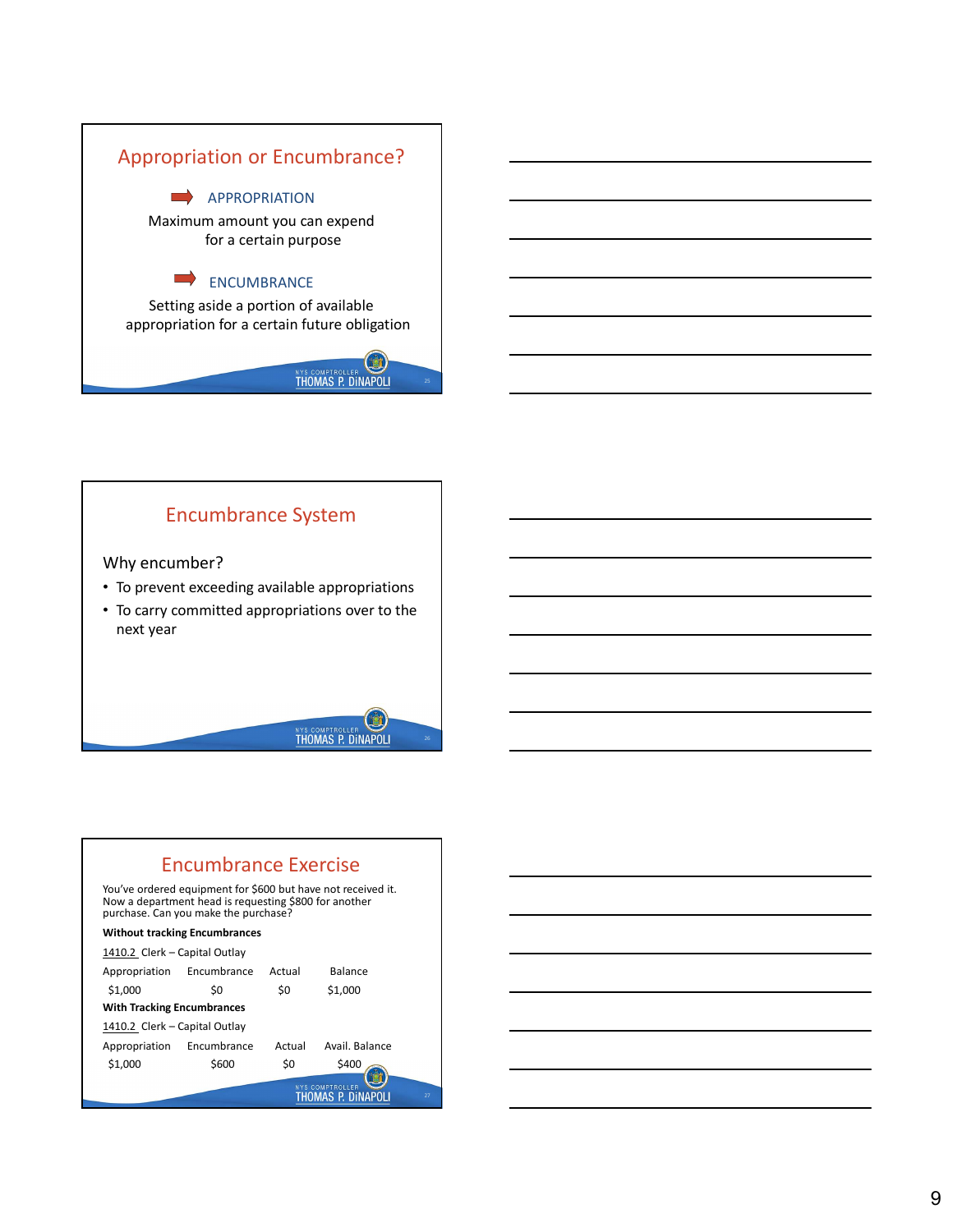



- Controlling expenditures
- Correcting identified problems





29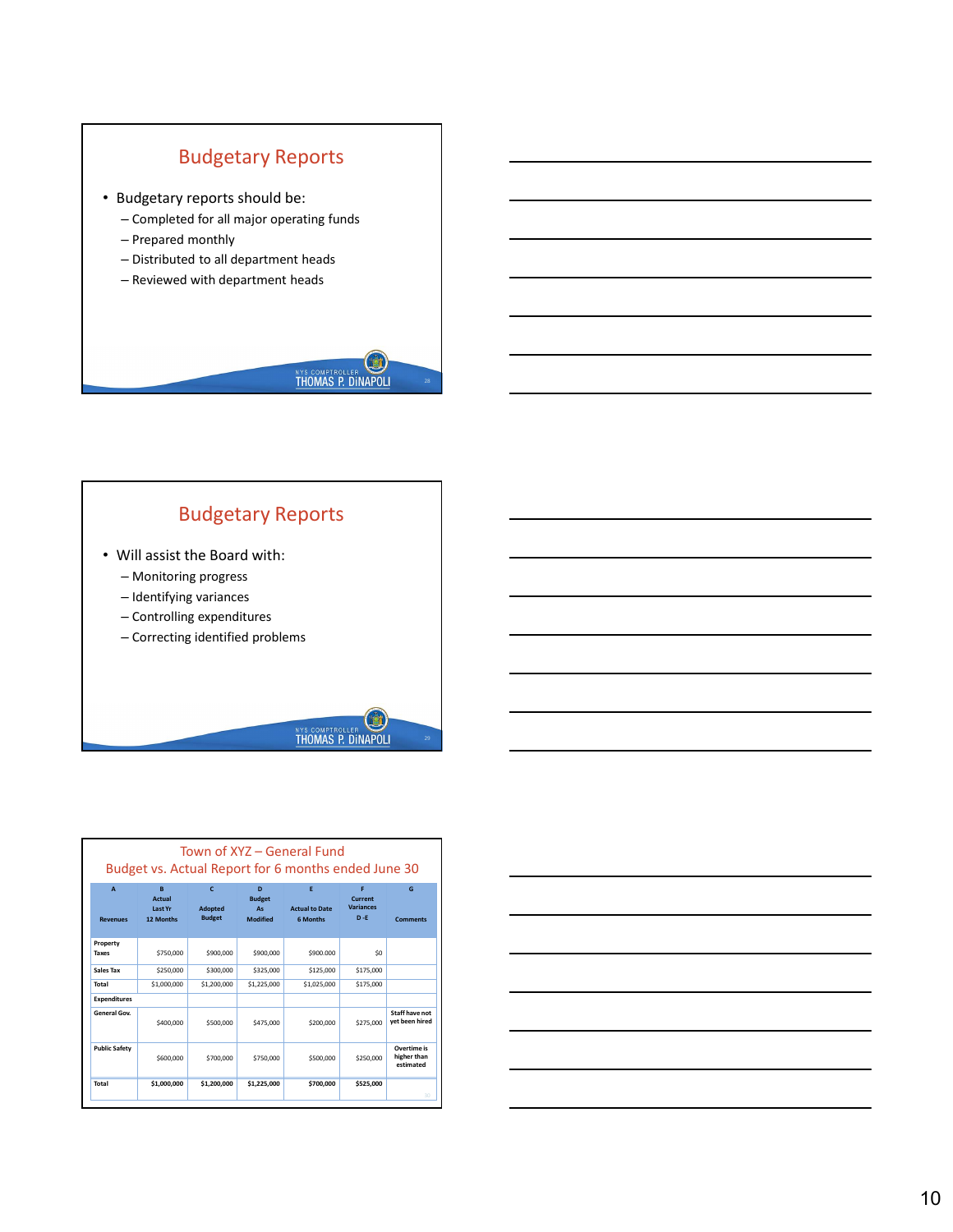



### Modifying the Budget

Don't Forget:

• It is the governing board's responsibility to make budget modifications

 $\Box$ 

**THOMAS P. DINAPOLI** 

33

- Legal
	- By Board Resolution
- Accounting
	- By General Journal Entry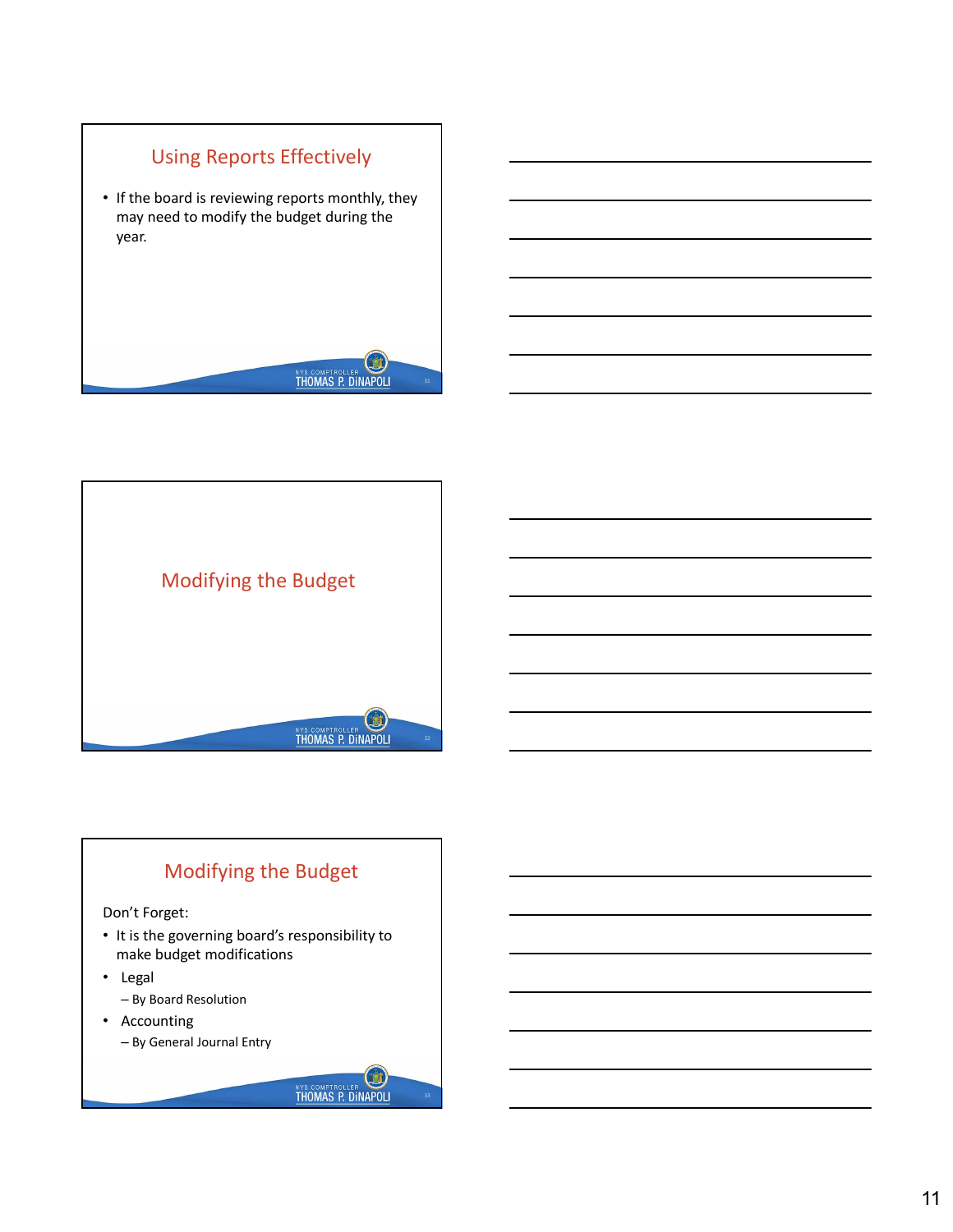### Modifying the Budget

- Budget transfers (same fund)
	- Moving unneeded balance from one account to another
	- From contingency account
- Increasing total appropriations
	- Unassigned fund balance and unanticipated revenues
	- Gifts, Grants, Insurance Recoveries
	- Budget Notes, Deficiency Notes
- Reducing total appropriations

**THOMAS P. DINAPOLI** 

34



## Budgetary Transfers Cont'd. • Transfer from contingency line item (1990.4) to other line items Contingency Limit 10% of Total Appropriations Less Debt Service and Judgments & ClaimsLET, **THOMAS P. DINAPOLI** 36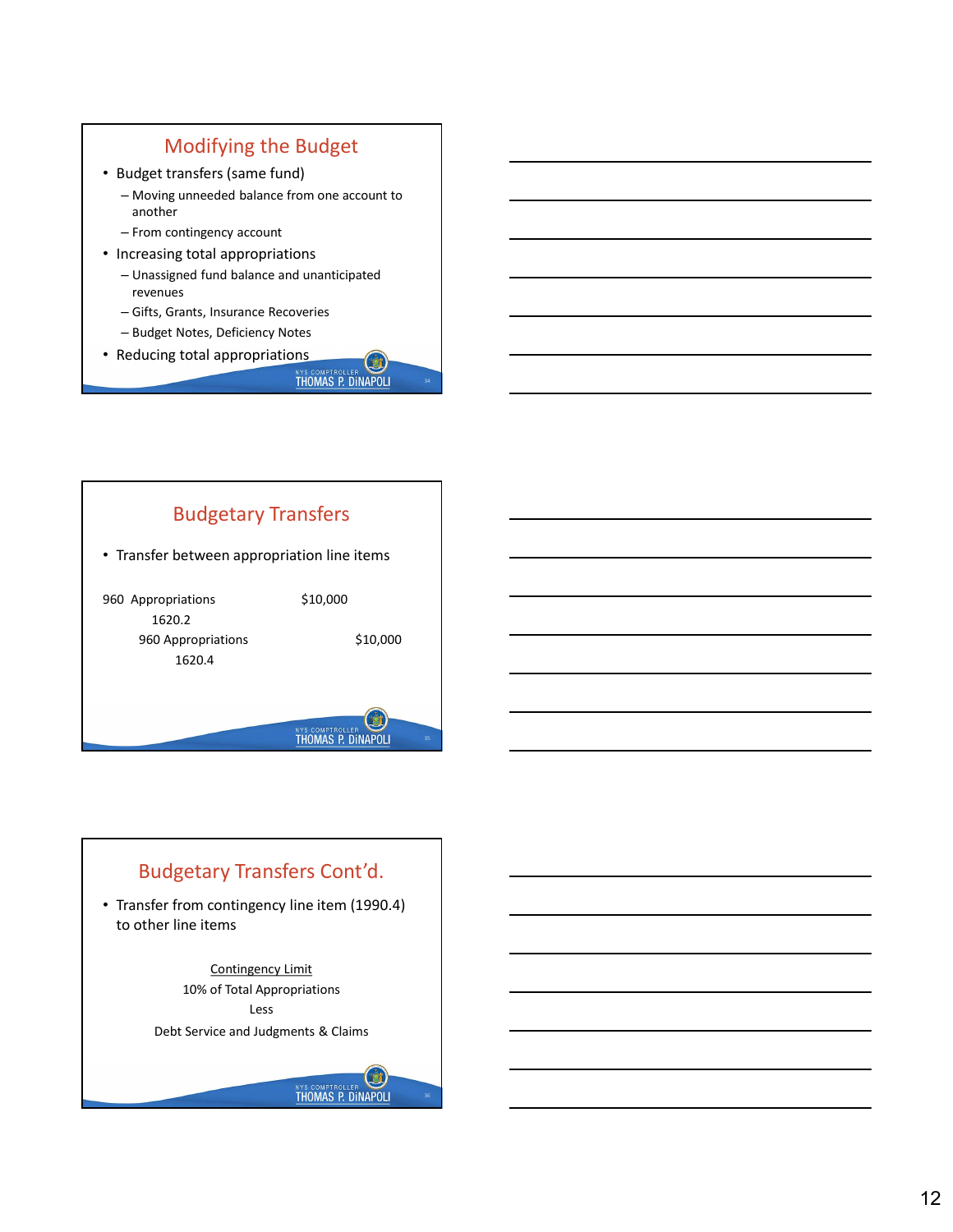|                    | <b>Appropriating Additional Fund</b>                                                                              |                           |          |
|--------------------|-------------------------------------------------------------------------------------------------------------------|---------------------------|----------|
|                    |                                                                                                                   |                           |          |
|                    | <b>Balance - Does it Exist?</b>                                                                                   |                           |          |
|                    |                                                                                                                   | <b>Account Code</b>       | Amount   |
|                    | <b>Estimated Revenues</b>                                                                                         | (510)                     | 500,000  |
|                    | Appropriated FB                                                                                                   | (599)                     | 60,000   |
|                    |                                                                                                                   |                           | 560,000  |
|                    | Revenues*                                                                                                         | (980)                     | 475,000  |
|                    | <b>Beginning FB</b>                                                                                               | (912)                     | 125,000  |
|                    |                                                                                                                   |                           | 600,000  |
|                    | You may appropriate                                                                                               |                           | \$40,000 |
| Budget:<br>Actual: | * Actual year-to-date revenues plus revenues that are reasonably<br>expected to be recognized in the current year |                           |          |
|                    |                                                                                                                   | <b>THOMAS P. DINAPOLI</b> |          |



# Unanticipated Revenues

May be appropriated with resolution of governing board:

- Grants in Aid
- Insurance Recoveries
- Gifts



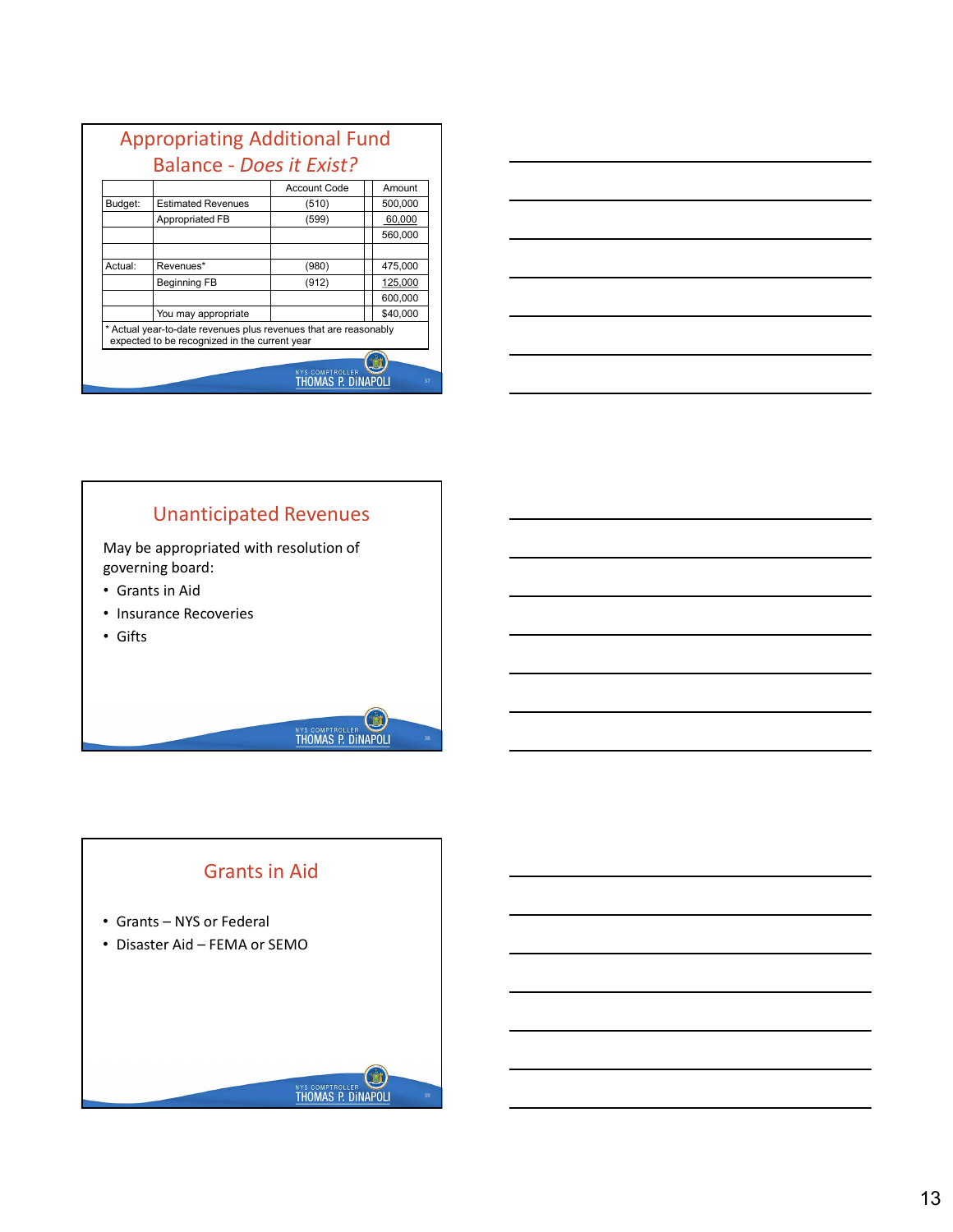

Restricted Gifts

• Required to be expended for particular objects



41

42

# Summary

The governing board:

or purposes

- Has the authority & responsibility to adopt realistic, "structurally balanced" budgets
- Has numerous tools available achieve a structurally balanced budget
- Must continuously monitor the budget
- Need access to timely financial information
- Should communicate their information needs



LOI

**THOMAS P. DINAPOLI**